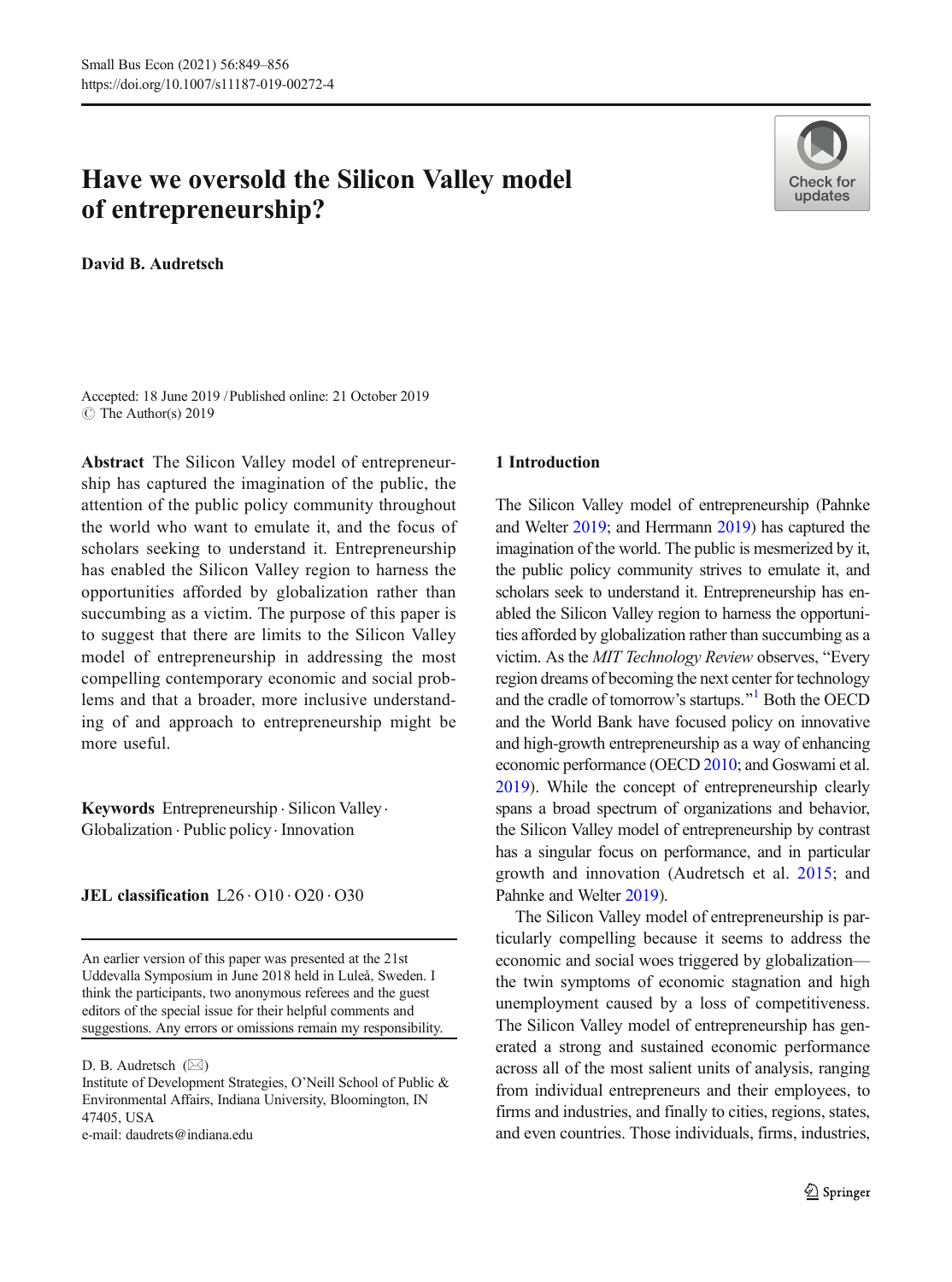and regions that have been able to harness or participate in the Silicon Valley model of entrepreneurship have generally thrived. By contrast, where the Silicon Valley model of entrepreneurship remains elusive generally exhibits a weaker economic performance.

The purpose of this paper is to suggest that there are limits to the Silicon Valley model of entrepreneurship in addressing the most compelling contemporary economic and social problems and that a broader, more inclusive understanding of and approach to entrepreneurship might be more useful. The second section of this paper explains what exactly constitutes the Silicon Valley model of entrepreneurship along with how and why it emerged. The third section explains why the Silicon Valley model of entrepreneurship may be limited in providing solutions to some of the most urgent contemporary social and economic problems. The fourth section of the paper suggests rethinking entrepreneurship into a broader, more context sensitive view of what actually constitutes entrepreneurship. In the last section, a summary and conclusions are provided. In particular, this paper suggests that in such a broader, more contextdependent view of entrepreneurship, the Silicon Valley model of entrepreneurship becomes just one, albeit highly compelling and important, particular type of entrepreneurship.

#### 2 The Silicon Valley model of entrepreneurship

The 1970s were a shock to the American psyche. Since the close of the Second World War, economic growth was remarkably robust, resulting in unemployment rates that were negligible in the 1960s and a rise in the standard of living that was seemingly guaranteed. That all changed with a jolt. Not only did economic growth stall, but unemployment reached post-world war highs, rising above 10% by 1982. Inflation spiked, exceeding 12% in 1975 and 14% in 1980.

The great stalwart industries driving American economic prosperity in the post-war era, such as automobile and steel manufacturing, were under siege. Imports flooded in from Japan and Europe. The great manufacturing industries that had provided the backbone of prosperity in the United States were no longer competitive. America was no longer competitive. Thurow  $(1985, p. 23)$  $(1985, p. 23)$  pointed out, "Today" it's very hard to find an industrial corporation in America that isn't in really serious trouble basically because of trade problems…The systematic erosion of our competitiveness comes from having lower rates of growth of manufacturing productivity year after year, as compared with the rest of the world."

According to Abernathy et al.  $(2013, p. 9)$  $(2013, p. 9)$  $(2013, p. 9)$ , "The happy illusion lies shattered. Like a rich child away at school whose allowance – received weekly in the mail – has suddenly and mysteriously been cut off, all those who believed in the unquestioned primacy of American Manufacturing now find themselves abandoned by events. The harsh truth is that the industrial landscape in America is already littered with the remains of oncesuccessful companies that could not adapt their strategic vision to altered conditions of competition."

In 1987, Business Week devoted an entire issue to the perplexing concern, "Can America Compete?"<sup>[2](#page-5-0)</sup> Emerging from the Second World War as a victor, "The U.S. was virtually unchallenged as industrial leader. Americans could make anything, and because their products were the best, they could sell whatever they made, both at home and abroad. But somewhere around 1973, the gravy train was derailed – and it has never really gotten back on track. It may have been a combination of things: Vietnam, the OPEC price shock, the inflation spiral. U.S. producers met fierce competition from foreign industries that churned out high-quality goods made by low-wage workers. $\frac{33}{4}$  $\frac{33}{4}$  $\frac{33}{4}$ 

Just two years later, an influential study, Made in America, was published by the Massachusetts Institute of Technology (MIT) Commission on Industrial Productivity, providing a road map for restoring American prosperity and competitiveness through a renaissance in manufacturing (Derouzos et al. [1989\)](#page-6-0). In fact, economic growth and prosperity were reignited in what Stiglitz  $(2004)$  termed as "the world's most prosperous decade" of "the roaring nineties" in the United States.

The renaissance of the American economy did not stem from a resurgence of manufacturing in the traditional industries. Rather, bold entrepreneurs like Steve Jobs, Bill Gates, and Mark Zuckerberg founding the new startups of Apple Computer, Microsoft, and Facebook, and ultimately entirely new industries, such as personal computers, software, and social networks ignited economic growth and prosperity (Audretsch [2007\)](#page-6-0). The Silicon Valley model of entrepreneurship revolves around high technology firms that are launched on the basis of a potential innovation that is more radical than incremental in nature. The opportunities to start the new firm emanate from research and development, or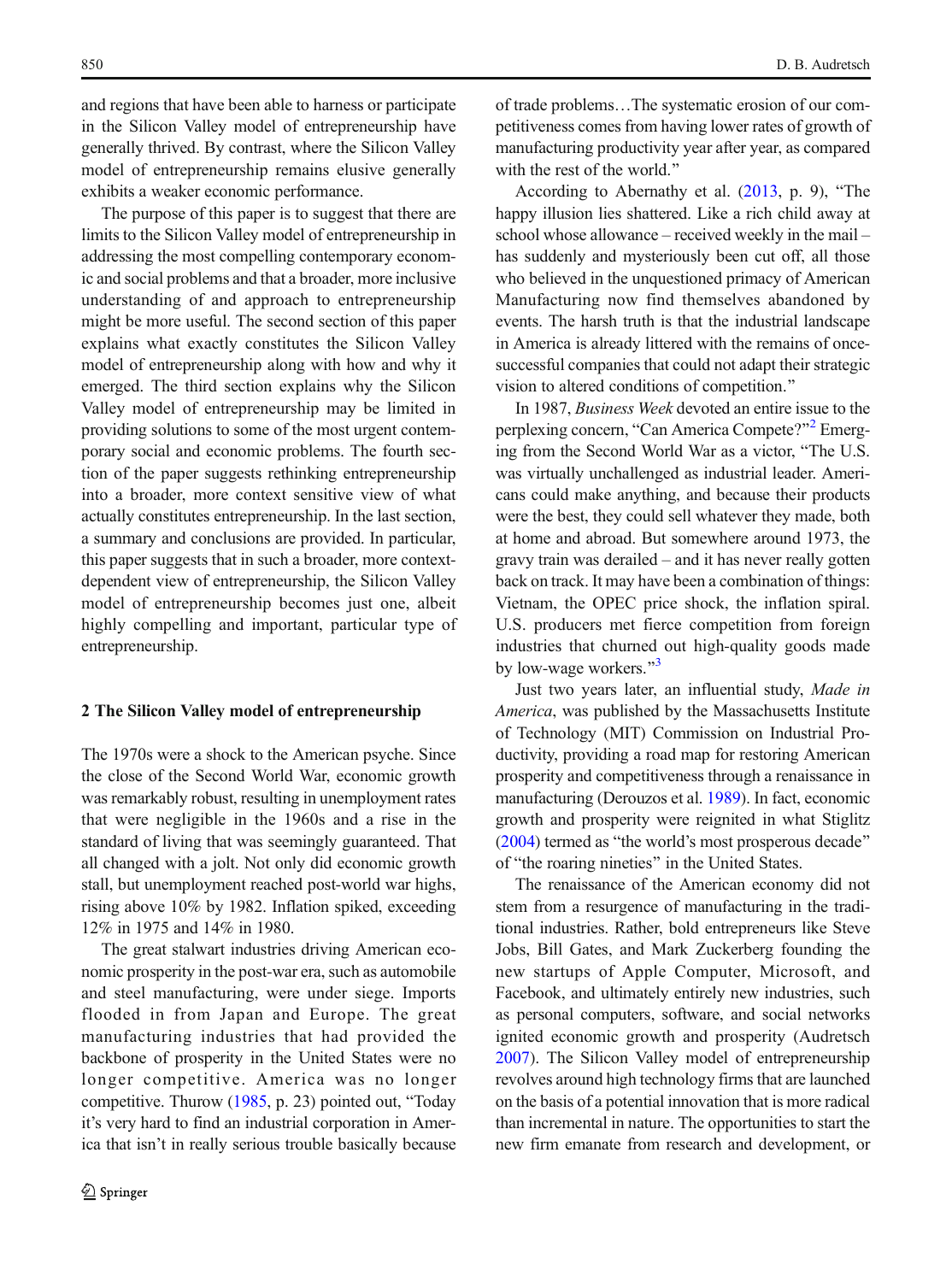more generally ideas, created in the organizational context of an incumbent firm or organization, such as a university. An abundance of new ideas drives a flourishing startup environment or ecosystem. However, only a subset of entrepreneurial ventures survives by actualizing innovative activity and generating vigorous growth rates, while the remainder stagnate and ultimately exit from the industry. Audretsch [\(1995\)](#page-6-0) characterizes the industry structure in an entrepreneurial industry as a conical revolving door, where the base of the cone is driven by a high rate of startups that come and go with rapidity, while displacement at the higher end of the firm-size distribution is less frequent. Finance is typically from risk-capital sources, such as venture capital and angel capital (Lerner et al. [2012](#page-6-0)). Employees as well as employers expect short-term employment contracts, so that mobility and fluidity are more the rule than the exception (Audretsch [1995\)](#page-6-0). As the founder of Intel, Gordon Moore, describes the requisite conditions providing the catalyst for the Silicon Valley model of entrepreneurship, "Combine liberal amounts of technology, capital and sunshine. Add one (1) university. Stir vigorously^ (Moore and Davis [2004](#page-6-0)).

However, it took more than sunshine to ignite the entrepreneurially driven economy. Fundamental but often subtle modifications and changes redirected and refocused policy and institutions away from the managed economy with its priority on mass-production manufacturing in the traditional industries to supporting and facilitating the requisite functions providing a catalyst for entrepreneurship. Taken together, those policies and institutions form the basis for the entrepreneurial society.

For example, the knowledge produced by universities did not play a major role in the managed economy with its focus on manufacturing. As the managed economy receded, knowledge replaced physical capital as the driving force underlying economic growth and prosperity (Romer [1986,](#page-7-0) [1994](#page-7-0) and [1990](#page-7-0); and Lucas [1988](#page-6-0) and [1993\)](#page-6-0). However, despite the assumptions inherent in the endogenous growth models, investments in new knowledge did not automatically spill over for commercialization and innovation, leading a United States Senator, Birch Bayh, lamented, "What sense does it make to spend billions of dollars each year on government-supported research and then prevent new developments from benefitting the American people because of dumb bureaucratic red tape.<sup>\*\*[4](#page-5-0)</sup> The enactment of the Bayh-Dole Act<sup>[5](#page-5-0)</sup> not only significantly altered the role of a fundamental institution,

universities, but also opened the flood gates for knowledge spillovers from university research that provided a catalyst for entrepreneurial startups.

Systematic studies provide compelling empirical evidence that refocusing the role of universities away from the managed economy to the entrepreneurial society made key contributions as a catalyst for entrepreneurship (Mowery et al.  $2004$ ), "Possibly the most inspired piece of legislation to be enacted in America over the past half-century was the Bayh-Dole Act of 1980. Together with amendments in 1984 and augmentation in 1986, this unlocked all the inventions and discoveries that had been made in laboratories through the United States with the help of taxpayers' money. More than anything, this single policy measure helped to reverse America's precipitous slide into industrial irrelevance. Before Bayh-Dole, the fruits of research supported by government agencies had gone strictly to the federal government. Nobody could exploit such research without tedious negotiations with a federal agency concerned. Worse, companies found it nigh impossible to acquire exclusive rights to a government owned patent. And without that, few firms were willing to invest millions more of their own money to turn a basic re-search idea into a marketable product.<sup>"[6](#page-5-0)</sup>

Knowledge spillover entrepreneurship (Audretsch [1995\)](#page-6-0), or new-firm startups founded on the basis of research and ideas generated at universities and incumbent firms, drove economic growth and prosperity, "The Bayh-Dole Act turned out to be the Viagra for campus innovation. Universities that would previously have let their intellectual property lie fallow began filing for – and getting patents at unprecedented rates. Coupled with other legal, economic and political developments that also spurred patenting and licensing, the results seem nothing less than a major boom to national economic growth.<sup>[7](#page-5-0)7</sup>

Another example illustrative of the policy shift away from the managed economy to the entrepreneurial economy was passage of the Small Business Innovation Research (SBIR) program. The United States Congress made an explicit mandate for promoting innovation and economic growth by facilitating knowledge spillovers in enacting the SBIR program in 1982 (Audretsch [2011\)](#page-6-0). A robust set of studies has confirmed the positive impact of the SBIR not just on entrepreneurial activity but also on innovation and economic growth (Audretsch [2011](#page-6-0)). While the impact of a program such as the SBIR might have been negligible in the era of the managed economy, it was far reaching and pervasive as a catalyst of the entrepreneurial economy.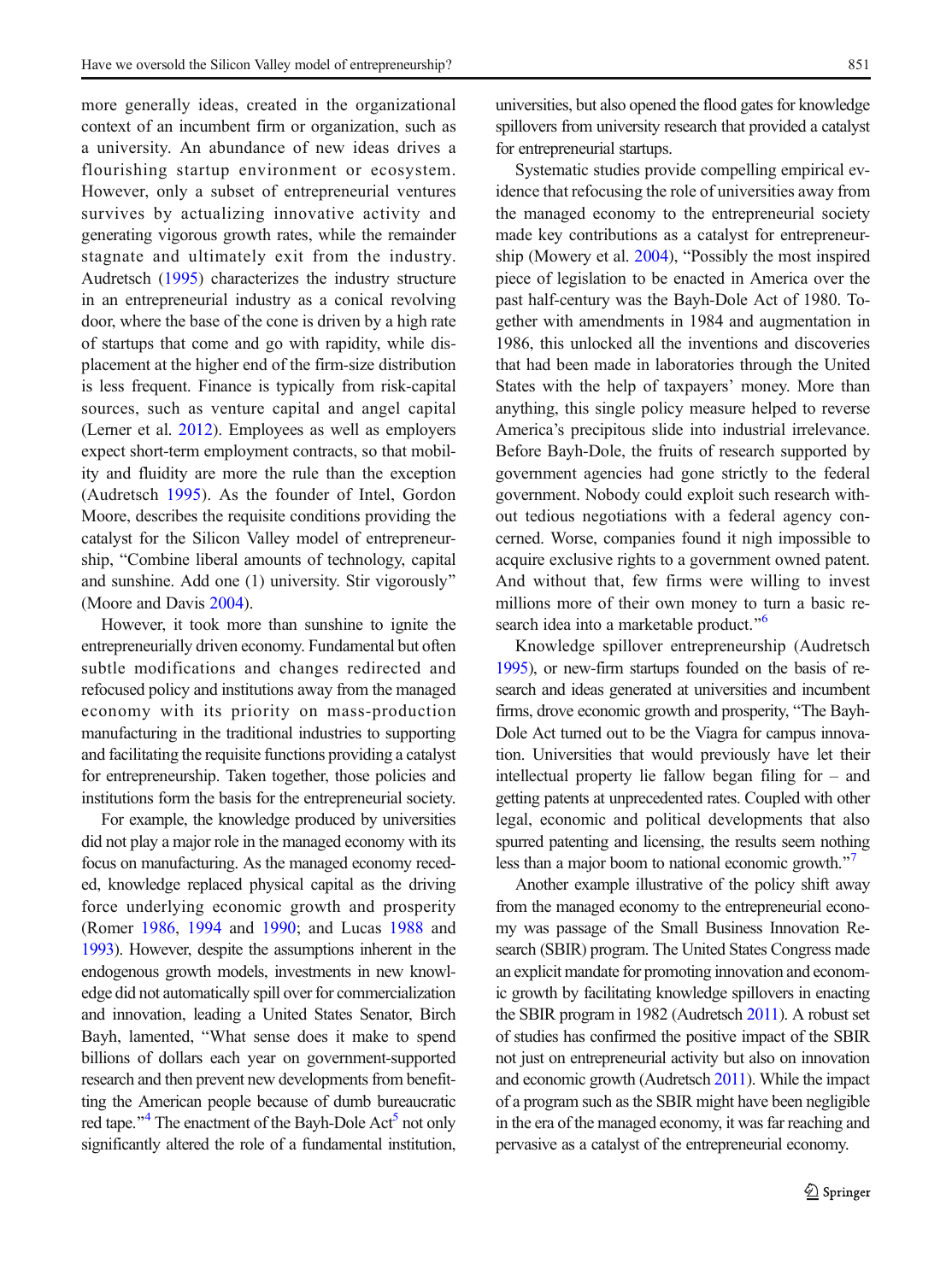Other pervasive and fundamental changes in institutions, policies, and culture included the emergence of financial institutions, such as angel and venture capital, but also crowdfunding, that is more oriented towards funding entrepreneurship than large manufacturing corporations, along with the evolution of role models and norms celebrating rather disdaining entrepreneurial values and thinking (Audretsch [2007\)](#page-6-0).

In the decade of the 1990s, Europe seemed far away from Silicon Valley. The economic performance of Europe in the 1990 was dismal, with stagnant economic growth and unemployment ratcheting higher throughout the decade. The policy prescription posited by the new growth theory of endogenous growth (Romer [1986](#page-7-0) and [1990](#page-7-0); and Lucas [1988](#page-6-0) and [1993\)](#page-6-0) had resulted in first the Swedish Paradox and subsequently the European paradox, where high investments in knowledge failed to generate the predicted corresponding robust levels of employment growth and reduction in unemployment (Audretsch and Lehmann [2016\)](#page-6-0). For example, the standard of living, measured in terms of per capita GDP, was roughly at parity between the United States and Germany at the beginning of the decade. However, by the end of the decade, per capita GDP in the United States had surged ahead by \$12,000 more than in Germany (Audretsch and Lehmann [2016](#page-6-0)).

After a decade of divergent trajectories between the entrepreneurially driven American economy and the European economies, with their managed economies in traditional manufacturing industries, a new view coalesced among thought leaders in business and policy about the driving force underlying competitiveness and economic performance in the rapidly globalizing economy, "In particular, what most of the world, including the Americans themselves had learned by the end of that decade that they did not know or understand in any fundamental way at its beginning, was the crucial role played by knowledge and ideas along with entrepreneurship as a key vehicle to transform that knowledge and ideas into innovation, growth, employment and competitiveness in a rapidly globalizing economy^ (Audretsch and Lehmann [2016](#page-6-0), p. 8).

The European Council of Lisbon in 2000 responded by reprioritizing the European policy approach to emphasize innovation and entrepreneurship. The primacy of entrepreneurship as a policy priority was echoed by the President of the European Union, Romano Prodi  $(2002)$  $(2002)$  $(2002)$ , "Our lacunae in the field of entrepreneurship needs to be taken seriously because there is mounting evidence that the key to economic growth and productivity improvements lies in the entrepreneurial capacity of an economy.^

The Silicon Valley model of entrepreneurship has become synonymous with entrepreneurship not just to policy makers throughout the world but also in much of the scholarly literature on entrepreneurship. According to Shane and Venkataraman [\(2000,](#page-7-0) p. 217) entrepreneurship is the "discovery and exploitation of profitable opportunities," which is increasingly interpreted as singularly and exclusively emanating from high-growth innovative companies in high-tech industries (Shane and Venkataraman [2000;](#page-7-0) Wiklund et al. [2011](#page-7-0)). For example, Lerner (2012) refers to venture capital–financed ventures as entrepreneurship. Similarly, Stuart and Sorenson [\(2003\)](#page-7-0) interpret initial public offerings (IPOs) as entrepreneurship. McKelvie and Wiklund ([2002\)](#page-6-0) follow suit by viewing entrepreneurship in terms of firm innovative performance. This reflects the growing trend in the literature is to distinguish entrepreneurial from nonentrepreneurial firms on the basis of firm growth (World Economic Forum [2011;](#page-7-0) Markman and Gartner [2003](#page-6-0)).

#### 3 The entrepreneurship challenge

Entrepreneurship emerged as a bona fide field of study because it provided solutions, or at least the promise of solutions to some of society's most compelling problems in a particular time and context—the United States in the late 1980s and early 1990s, which had been burdened by economic stagnation, unemployment, and the prospects of a diminished standard of living (Krugman [1994\)](#page-6-0). While most thought leaders in economics and policy looked to large corporations for those solutions as the managed economy moved well passed its zenith and into decline, Brich [\(1981](#page-6-0), p. 8) startled the conventional wisdom with his findings that, "Whatever else they are doing, large firms are no longer the major providers of new jobs for Americans.^ Rather, Birch found that small- and medium-sized firms, with fewer than 500 employees, provided 80% of new employment. Other studies found that small firms accounted for a considerably greater share of innovative activity than had been measured from corporate R&D of large companies in previous studies (Acs and Audretsch [1988](#page-6-0) and [1990\)](#page-6-0).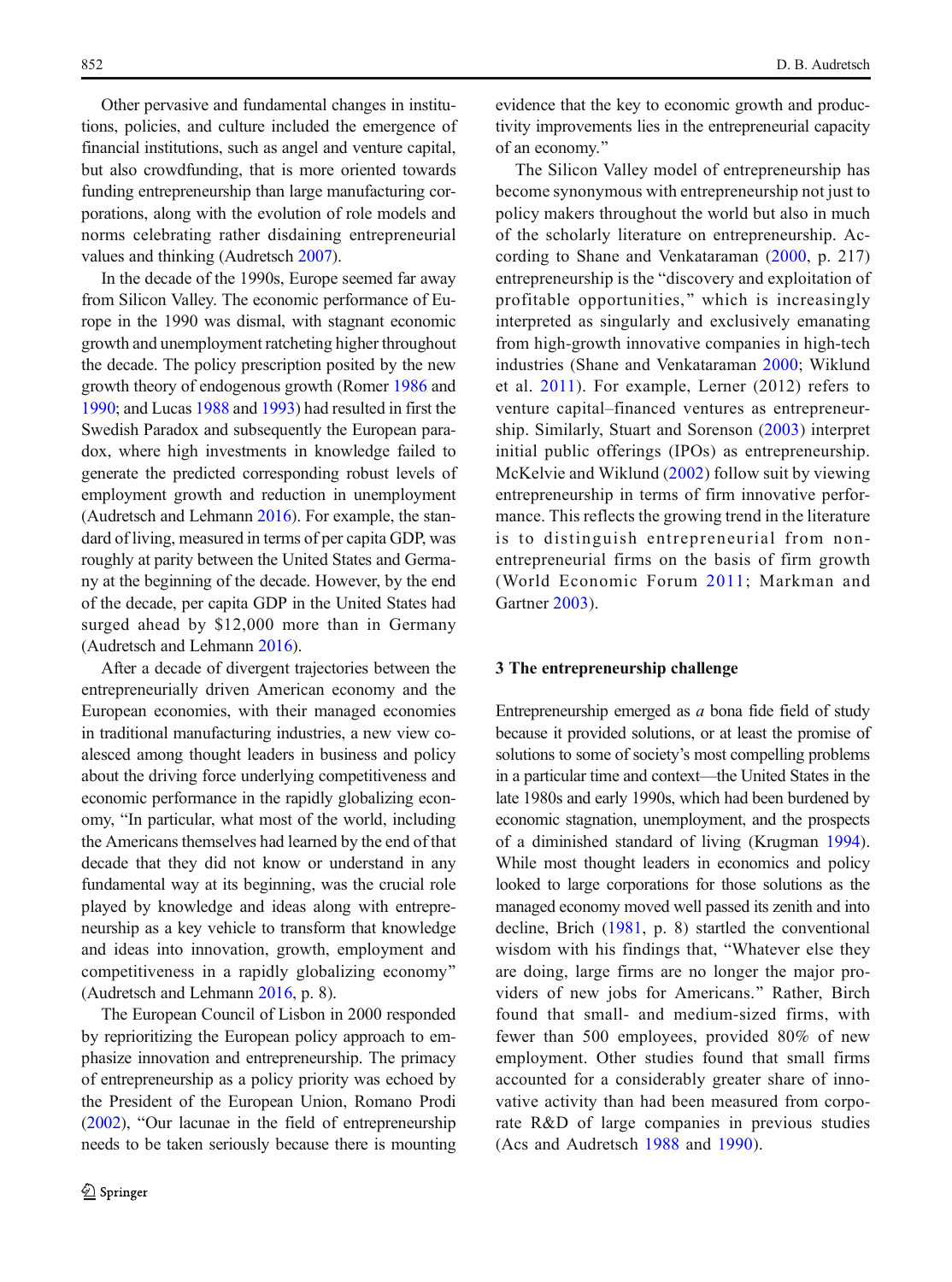As the knowledge spillover theory of entrepreneurship suggests, new and small firms play an important role in providing the conduit for the spillover of knowledge from the firm or organization where the knowledge was created to a new firm that is founded to commercialize that knowledge into innovative activity, which ultimately drives economic growth. A large body of literature found a positive relationship between startup activity and the economic performance of cities, regions, states, and countries (Audretsch et al. [2007](#page-6-0)). Silicon Valley emerged as the prototype for entrepreneurship generating the economic performance providing the elixir to a stagnant economy with putrid economic growth and high levels of unemployment.

The Silicon Valley model of entrepreneurship has emerged as being synonymous with entrepreneurship to much of the public policy community as well as entrepreneurship scholars (Pahnke and Welter [2018\)](#page-7-0). However, the most compelling economic problems confronting developed countries have evolved from high unemployment and low innovation and growth to a host of new problems involving economic and social disparities, inequality and inclusion (Gordon [2017](#page-6-0); Piketty [2013](#page-7-0); and Stiglitz [2012\)](#page-7-0). As Stiglitz [\(2017,](#page-7-0) p. xvii) colorfully points out, "The data describing what has been happening in the United States are sobering: for nearly a third of a century the incomes of most Americans have been essentially stagnant. A middleclass life – a decent job with decent wages and a modicum of security, the ability to own a home and to send one's kids to college, with the hope of a reasonably comfortable retirement – has been moving increasingly out of reach for a large proportion of the country. The numbers in poverty have been increasing, as the middle is being eviscerated. The one group doing well has been the top – especially the top 1 percent and even more, the top .1 percent, the richest several hundred thousand Americans."

Not only does the Silicon Valley model seem unable to address such disparities in the distribution of wealth and income, it seems even less relevant when considering such disparities in the spatial dimension. Unemployment rates in rural regions are chronically higher than those in urban areas, because, "Rural communities still haven't recovered the jobs they lost in the recession. $\mathbf{^{88}}$  $\mathbf{^{88}}$  $\mathbf{^{88}}$ Not only do rural regions that have been unable to harness the opportunities afforded by globalization and have been left behind economically suffer from high rates of unemployment, they also exhibit alarmingly high rates of drug abuse. The state with the highest rate of opioid addiction is West Virginia, with a 2015 prevalence rate of opioid addiction of 39.3 cases per 100,000 people. New Hampshire has a prevalence rate of 29.3, Kentucky 28.8, and Ohio 28.5.<sup>[9](#page-5-0)</sup> The Silicon Valley model of entrepreneurship shows little promise in igniting economic growth and prosperity in rural regions which are not only geographically isolated but typically exhibit low levels of human capital and investments in research and development (R&D).

#### 4 Rethinking entrepreneurship

There are at least four major problems with the view positing that the Silicon Valley model of entrepreneurship is the only bona fide entrepreneurship. The first is that it has a singular focus on what actually constitutes a phenomenon that is an outlier and exception—Silicon Valley entrepreneurship, which reflects only a modicum of people and enterprises, even as it captures the headlines and imaginations of the broad public. For example, in his highly influential study, Boulevard of Broken Dreams: Why Public Efforts to BoostEntrepreneurship and Venture Capital Have Failed – and What to Do about It, Lerner [\(2012](#page-6-0)) suggests that entrepreneurship consists of high tech, venture capital–funded companies. In fact, the normal experience is not in venture capital–funded highly volatile Silicon Valley technology startups, but rather prevalent across a broad spectrum of business organizations and contexts, spanning family business, small business, business ownership, and self-employment.

In the more popular, or real world, context of thought leadership among business and policy decision makers, Business [Dictionary.com](http://dictionary.com) considers entrepreneurship to be "The most obvious example of entrepreneurship is the starting of new businesses. $1$ <sup>1</sup> Similarly, the European Commission equates small- and mediumsized enterprises (SMEs) with entrepreneurship, "Small firms depend on entrepreneurs - the individuals who have the ideas and are willing to take the risks necessary to get a firm off the ground.<sup> $2$ </sup> If it comes down to the commonly held view of entrepreneurship prevalent

<sup>1</sup> [http://www.businessdictionary.com/definition/entrepreneurship.](http://www.businessdictionary.com/definition/entrepreneurship.html)

[html.](http://www.businessdictionary.com/definition/entrepreneurship.html)<br><sup>2</sup> Commission of the European Union, Directorate General Enterprise and Industry, "Entrepreneurship 2020 Action Plan: Promoting Entrepreneurship, ^ 2014, [http://ec.europa.](http://ec.europa.eu/enterprise/policies/sme/promotingentrepreneurship/index_en.htm) [eu/enterprise/policies/sme/promotingentrepreneurship/index\\_en.htm](http://ec.europa.eu/enterprise/policies/sme/promotingentrepreneurship/index_en.htm)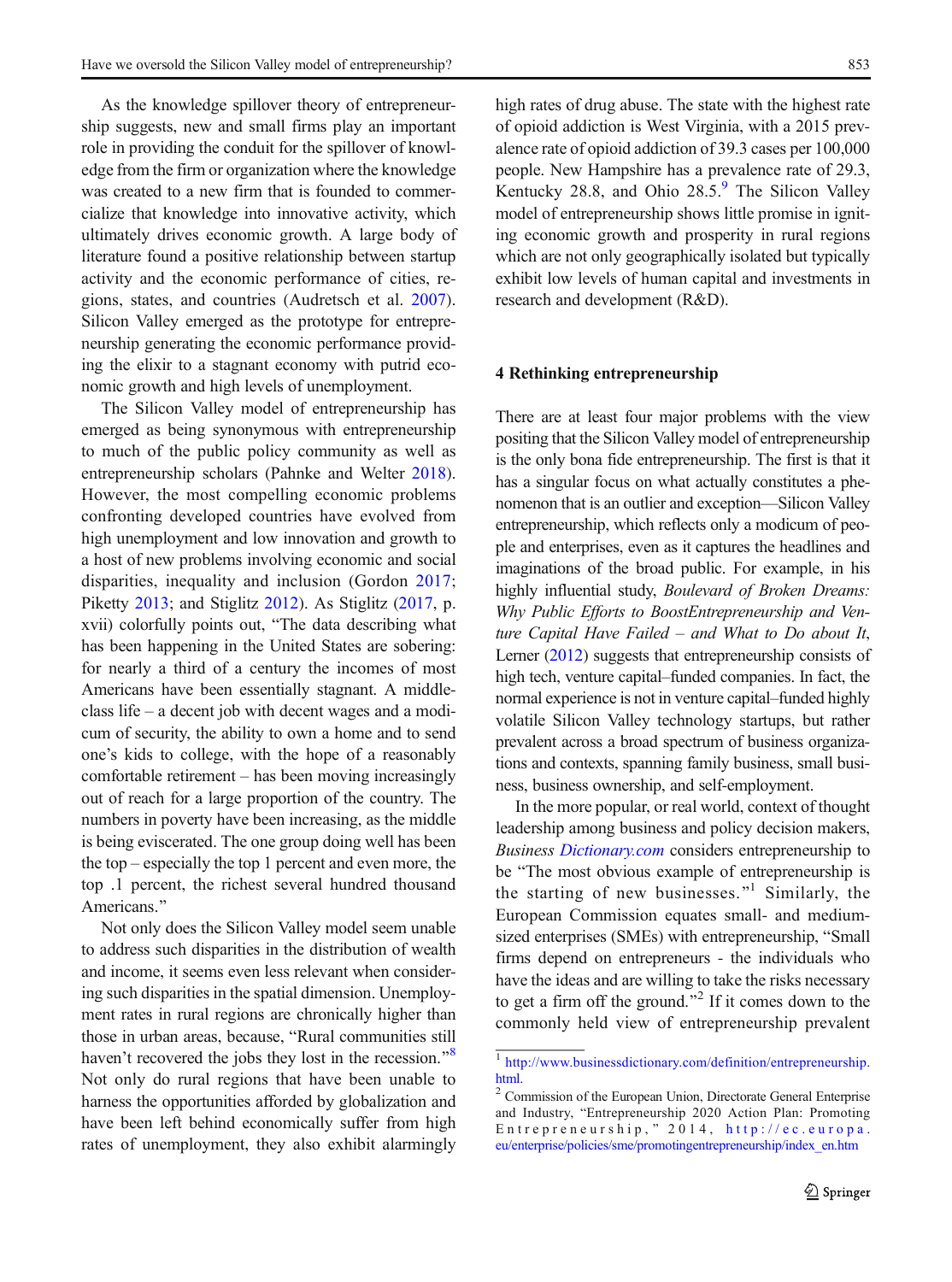<span id="page-5-0"></span>among the public and thought leaders in business and policy versus a highly skewed and special exceptional and exclusive view held by scholars and academics, it is not the latter who will ultimately prevail.

The second problem with the singular and exclusive view of entrepreneurship is that it marginalizes and deems less relevant large and robust literatures focusing on main street entrepreneurship. For example, the large and robust literature on self-employment (Parker [2009\)](#page-7-0), business ownership (Wennekers and Thurik [1999\)](#page-7-0), and family business (Chua et al. [1999](#page-6-0); Lehmann et al. [2018](#page-6-0); and Wright et al. [2014\)](#page-7-0) are clearly not included in the Silicon Valley model of entrepreneurship.

The third problem arises from viewing entrepreneurial performance through the lens of the Silicon Valley model. For example, this lens applies short-term time horizons in evaluating performance criteria. It also ignores broader linkages and positive externalities. Systematic and compelling econometric evidence provides a consistent and positive link between startup activity of all types and economic performance at the spatial level (Audretsch et al. [2006;](#page-6-0) Glaeser et al. [2015](#page-6-0); and Fritsch [1997](#page-6-0)), as well as between self-employment and economic performance for developed, OECD countries (Wennekers and Thurik [1999\)](#page-7-0).

Similarly, strong and compelling evidence suggests that different institutional contexts (Guiso et al. [2006](#page-6-0); and Bruton et al. [2010\)](#page-6-0), such as the German Mittelstand, result in a high performance of not just the companies, and even Hidden Champions (Simon [1996](#page-7-0); Pahnke and Welter [2019;](#page-7-0) and Lehmann et al. [2018](#page-6-0)), but also for their regions (Audretsch and Lehmann [2016](#page-6-0)). The fourth problem is that the exclusive and singular view of entrepreneurship may contribute to a warped policy, where the focus and priority is solely on policies and instruments to spur high-tech, high-growth innovative companies at the expense of main street entrepreneurship (Lerner [2012\)](#page-6-0).

# 5 Conclusions

Welter, Baker and Wirsching [\(2018,](#page-7-0) p. 1) point out that, BFor much of its recent history, entrepreneurship research was largely "decontextualized." This paper suggests that perhaps the most dominant and prevalent view of entrepreneurship, The Silicon Valley model of entrepreneurship, suffers not from a lack of context but from a singularity of context—Silicon Valley. This paper has not argued that the Silicon Valley model is not effective. It certainly has been effective and generated a resounding and sustained economic performance, not just in Silicon Valley but in a plethora of cities and regions across the globe.

Rather, this paper concludes that, as Welter, Baker and Wirsching (2018) emphasize, context matters profoundly. A type of entrepreneurship that works in the context of Silicon Valley may be applicable for other regions as well, but certainly not for all regions in the United States, let alone the entire world.

The Silicon Valley model of entrepreneurship seems to have been adept at providing a solution for penetrating the knowledge filter which inhibits investments in knowledge and ideas from being commercialized and transformed into innovative activity, which ultimately can ignite innovative activity and economic growth. However, the fundamental problems confronting many regions in the developed countries are less characterized by an inability to take advantage of costly investments in new knowledge and human capital but rather a paucity of such knowledge investments and human capital in the first place, resulting in problems of social and economic inclusion. While the Silicon Valley model of entrepreneurship may be less effective at addressing many contemporary economic and social problems, the solutions may be provided by other types and forms of entrepreneurship.

## 6 Notes

- 1. "The Next Silicon Valley," MIT Technology Review, July 2013, accessed on September 12, 2018 at [https://www.technologyreview.com/business](https://www.technologyreview.com/business-report/the-next-silicon-valley/)[report/the-next-silicon-valley/](https://www.technologyreview.com/business-report/the-next-silicon-valley/).
- 2. "Can America Compete?" Business Week, 27 April, 1987, 41–43.
- 3. "Can America Compete?" Business Week, 27 April, 1987, 41–43.
- 4. Birch Bayh, statement on the approval of S.414 (Bayh-Dole) by the United States Senate on a 91– 4 vote, April 13, 1980, quoted in Association of University Technology Managers [\(2004,](#page-6-0) p. 16).
- 5. United States Public Law 98–620.
- 6. "Innovation's Golden Goose," The Economist, 12 December, 2002, Special "Technology Quarterly," p. 15.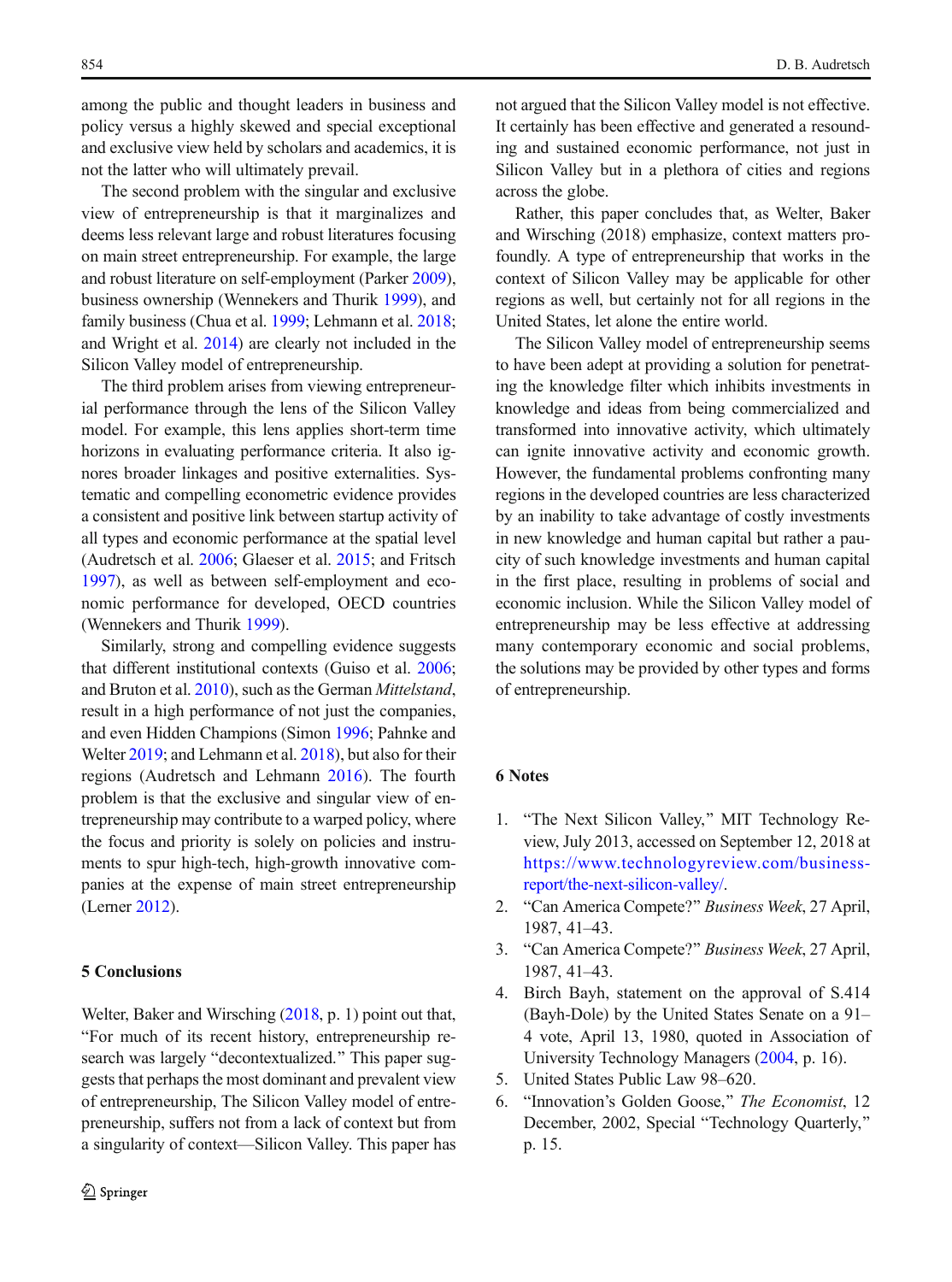- <span id="page-6-0"></span>7. Rebecca Zacks, "The TR University Research" Scorecard 2000," MIT Technology Review, July 1, 2000, accessed on 12 September, 2018 at [https://www.technologyreview.com/s/400766/the](https://www.technologyreview.com/s/400766/the-tr-university-research-scorecard-2000/)[tr-university-research-scorecard-2000/](https://www.technologyreview.com/s/400766/the-tr-university-research-scorecard-2000/).
- 8. "The Divide between Rural and Urban America." US News & World Report, March 20, 2017, accessed on September 12, 2018 at [https://www.](https://www.usnews.com/news/national-news/articles/2017-03-20/6-charts-that-illustrate-the-divide-between-rural-and-urban-america) [usnews.com/news/national-news/articles/2017-03-](https://www.usnews.com/news/national-news/articles/2017-03-20/6-charts-that-illustrate-the-divide-between-rural-and-urban-america) [20/6-charts-that-illustrate-the-divide-between-rural](https://www.usnews.com/news/national-news/articles/2017-03-20/6-charts-that-illustrate-the-divide-between-rural-and-urban-america)[and-urban-america.](https://www.usnews.com/news/national-news/articles/2017-03-20/6-charts-that-illustrate-the-divide-between-rural-and-urban-america)
- 9. "America's Opioid Addiction is Worsening," The Economist, 6 March, 2017, accessed on September 12, 2018 at [https://www.economist.com/graphic](https://www.economist.com/graphic-detail/2017/03/06/americas-opioid-epidemic-is-worsening)[detail/2017/03/06/americas-opioid-epidemic-is](https://www.economist.com/graphic-detail/2017/03/06/americas-opioid-epidemic-is-worsening)[worsening](https://www.economist.com/graphic-detail/2017/03/06/americas-opioid-epidemic-is-worsening).

Funding information Open access funding provided by Jönköping University.

Open Access This article is distributed under the terms of the Creative Commons Attribution 4.0 International License (http:// creativecommons.org/licenses/by/4.0/), which permits unrestricted use, distribution, and reproduction in any medium, provided you give appropriate credit to the original author(s) and the source, provide a link to the Creative Commons license, and indicate if changes were made.

### References

- Abernathy, W. J., Clark, K. B., & Kantrow, A. M. (2013). Industrial Renaissance. New York: Basic Books.
- Acs, Z. J., & Audretsch, D. B. (1988). Innovation in large and small firms: an empirical analysis. American Economic Review, 78(4), 678–690.
- Acs, Z. J., & Audretsch, D. B. (1990). Innovation and Small Firms. Cambridge: MIT Press.
- Association of University Technology Managers. (2004). Recollections: Celebrating the History of AUTUM and the Legacy of Bayh-Dole. Northbrook, Illinois: Association of University Technology Managers.
- Audretsch, D. B. (1995). Innovation and industry evolution. Cambridge: MIT Press.
- Audretsch, D. B. (2007). The Entrepreneurial Society. Oxford: Oxford University Press.
- Audretsch, David B. (2011). Testimony on "Spurring Innovation and Job Creation: The SBIR Program", Hearing before the Honorable Committee on Small Business, 112th Congress, March 16.
- Audretsch, D. B., & Lehmann, E. E. (2016). The seven secrets of Germany: economic resilience in an era of global turbulence. Oxford: Oxford University Press.
- Audretsch, D. B., Keilbach, M., & Lehmann, E. E. (2006). Entrepreneurship and economic growth. New York: Oxford University Press.
- Audretsch, D. B., Link, A. N., & Kuratko, D. (2015). Making sense of the elusive paradigm of entrepreneurship. Small Business Economics, 45(4), 703–712.
- Audretsch, D. B., Max K., & E Lehmann. (2007). Entrepreneurship and Economic Growth. Oxford: Oxford University Press.
- Brich, D. (1981). Who creates jobs? Public Interest, 65, 3–14.
- Bruton, G. D., Ahlstrom, D., & Li, H. L. (2010). Institutional theory and entrepreneurship: where are we now and where do we need to move in the future? Entrepreneurship Theory and Practice, 34(3), 421–440.
- Chua, J. H., Chrisman, J. J., & Sharma, P. (1999). Defining the family business by behavior. Entrepreneurship Theory and Practice, 23(4), 19–39.
- Derouzos, M. L., Lester, R. K., & Solow, R. M. (1989). Made in America: regaining the productive edge. Cambridge: MIT Press.
- Fritsch, M. (1997). New firms and regional employment change. Small Business Economics, 9(5), 437–448.
- Glaeser, E. L., Kerr, S. P., & Kerr, W. R. (2015). Entrepreneurship and urban growth: an empirical assessment with historical mines. Review of Economics and Statistics, 97(2), 498–520.
- Gordon, R. J., 2016, The Rise and Fall of American Growth. Princeton, New Jersey: Princeton University Press.
- Goswami, A., Grover, D., Medvedev, D., & Olafsen, E. (2019). High-growth firms: facts, fiction, and policy options for emerging economies. Washington, DC: World Bank.
- Guiso, L., Sapienza, P. P., & Zingales, L. (2006). Does culture affect economic outcomes? Journal of Economic Perspectives, 20(2), 23–48.
- Herrmann, A. M. (2019). A plea for varieties of entrepreneurship. Small Business Economics, 52(2), 331–344.
- Krugman, P. (1994). The age of diminished expectations. Cambridge, Mass: MIT Press.
- Lehmann, E. E., Schenkenhofer, J. and Wirsching, K. (2018). Hidden champions and unicorns: a question of the context of human capital investment, Small Business Economics, forthcoming, accessed on-line on September 18, 2018 at <https://link.springer.com/article/10.1007/s11187-018-0096-3>.
- Lerner, J., Leamon, A., & Hardymon, F. (2012). Venture capital, private equity, and the financing of entrepreneurship. New York: John Wiley & Sons, Inc.
- Lucas, R. (1988). On the mechanics of economic development. Journal of Monetary Economics, 22, 3–42.
- Lucas, R. (1993). Making a miracle. Econometrica, 61, 251–272.
- Markman, G. D., & Gartner, W. B. (2003). Is extraordinary growth profitable? A study of Inc. 500 high-growth companies. Entrepreneurship Theory and Practice, 27(1), 65–75.
- McKelvie, A., & Wiklund, J. (2002). Advancing firm growth research: a focus on growth mode instead of growth rate. Entrepreneurship Theory and Practice, 4(2), 261–288.
- Moore, G. and Davis, D. (2004). Learning the Silicon Valley way, in Timothy. Bresnahan and Alfonso Gambardella (eds.), Building High-Tech Clusters: Silicon Valley and Beyond (Cambridge: Cambridge University Press), pp. 7–39.
- Mowery, D. C., Nelson, R. R., Sampat, B. N., & Ziedonis, A. A. (2004). Ivory tower and industrial innovation: university-